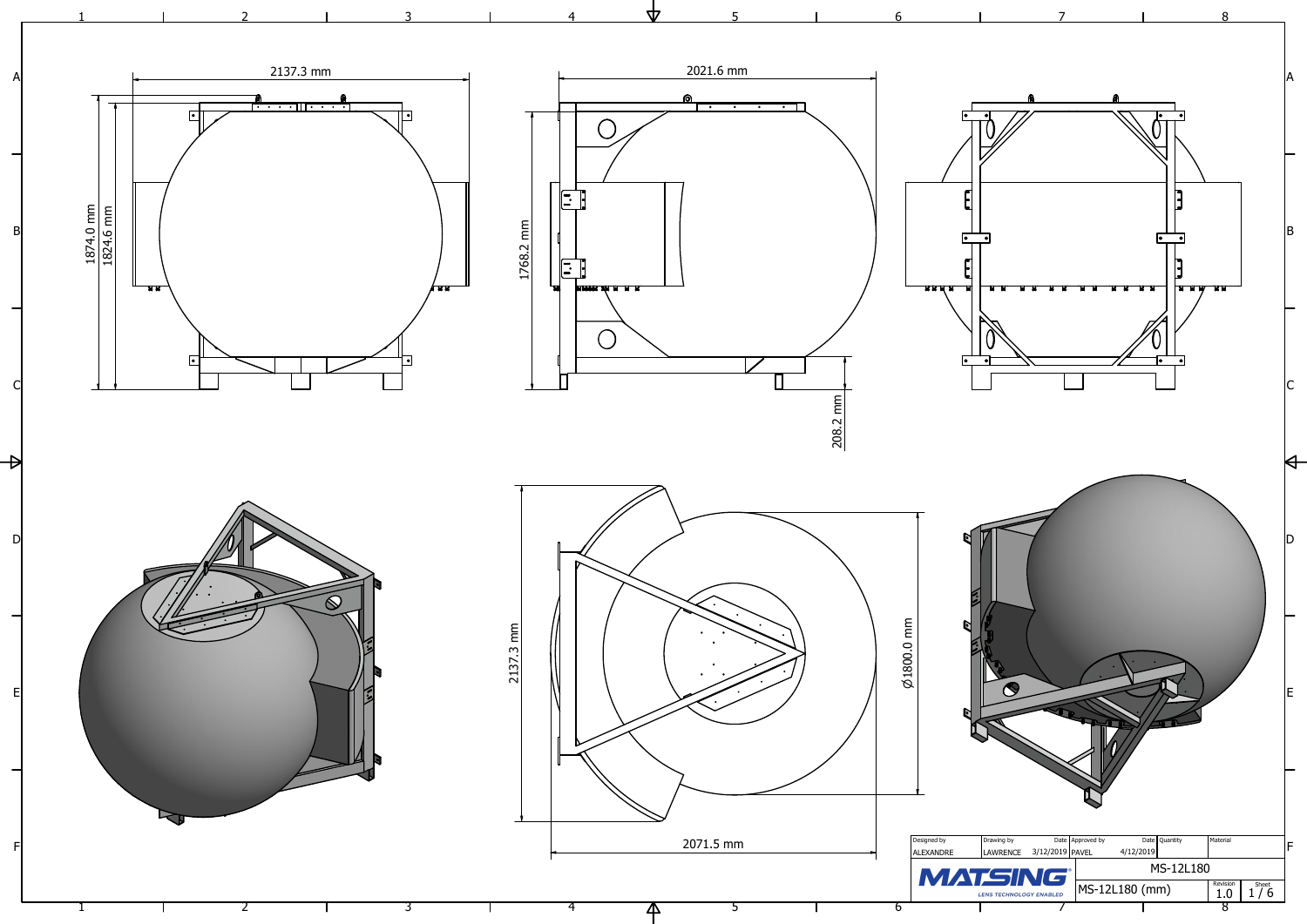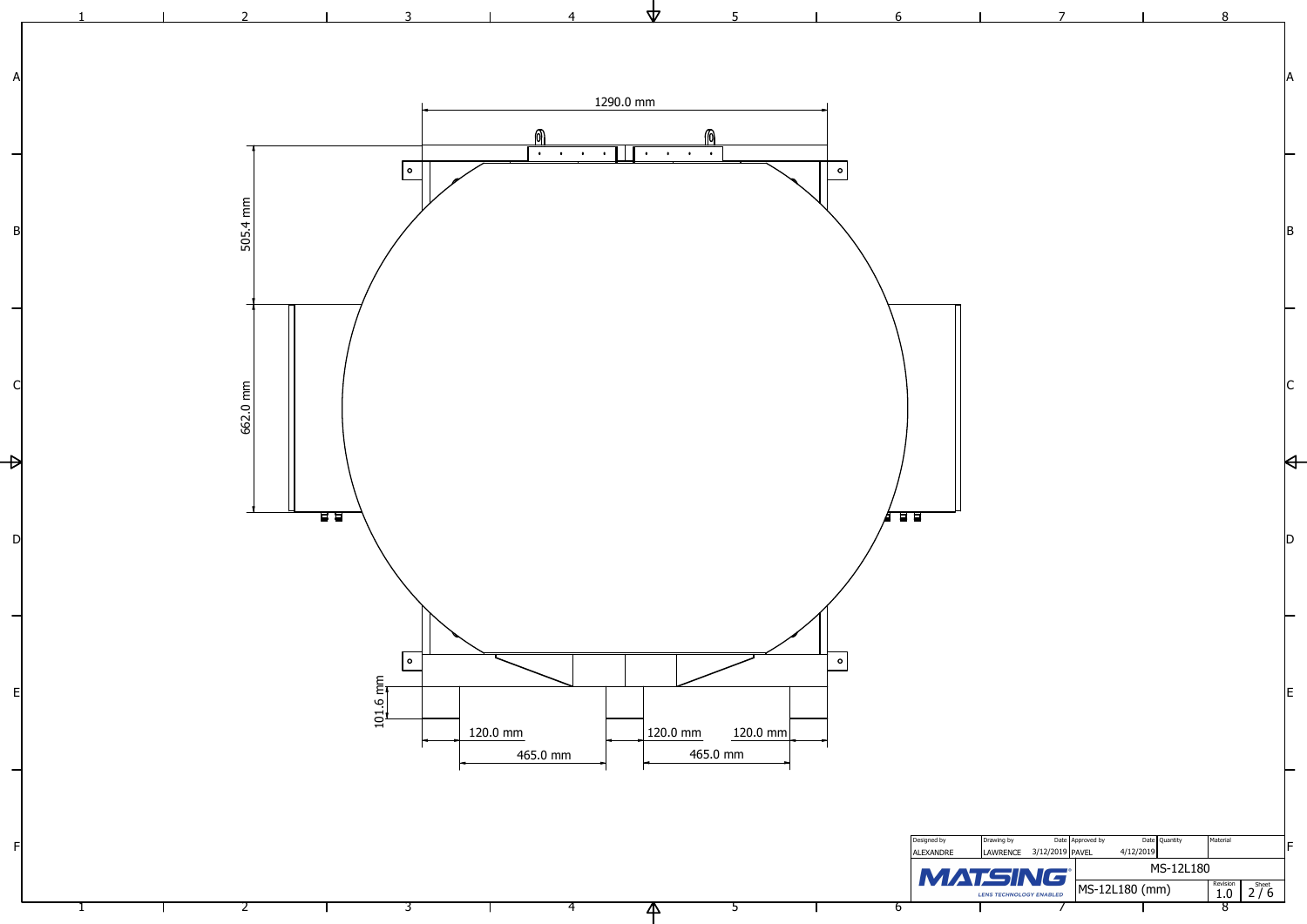

| 5              | 6                               |                         | 7                                   |                            | 8                       |
|----------------|---------------------------------|-------------------------|-------------------------------------|----------------------------|-------------------------|
|                |                                 |                         |                                     |                            |                         |
|                |                                 |                         |                                     |                            |                         |
|                |                                 |                         |                                     |                            | A                       |
|                |                                 |                         |                                     |                            |                         |
|                |                                 |                         |                                     |                            |                         |
|                |                                 |                         |                                     |                            |                         |
|                |                                 |                         |                                     |                            |                         |
|                |                                 |                         |                                     |                            |                         |
|                |                                 |                         |                                     |                            | B                       |
|                |                                 |                         |                                     |                            |                         |
|                |                                 |                         |                                     |                            |                         |
|                |                                 |                         |                                     |                            |                         |
|                |                                 |                         |                                     |                            |                         |
|                |                                 |                         |                                     |                            |                         |
|                |                                 |                         |                                     |                            | $\mathsf C$             |
|                |                                 |                         |                                     |                            |                         |
|                |                                 |                         |                                     |                            |                         |
|                |                                 |                         |                                     |                            | $\blacktriangleleft$    |
|                |                                 |                         |                                     |                            |                         |
|                |                                 |                         |                                     |                            |                         |
|                |                                 |                         |                                     |                            | $\bm{\mathsf{D}}$       |
|                |                                 |                         |                                     |                            |                         |
|                |                                 |                         |                                     |                            |                         |
|                |                                 |                         |                                     |                            |                         |
|                |                                 |                         |                                     |                            |                         |
|                |                                 |                         |                                     |                            |                         |
|                |                                 |                         |                                     |                            | İΕ                      |
|                |                                 |                         |                                     |                            |                         |
|                |                                 |                         |                                     |                            |                         |
|                |                                 |                         |                                     |                            |                         |
|                |                                 |                         |                                     |                            |                         |
|                |                                 |                         |                                     |                            |                         |
|                |                                 |                         |                                     |                            |                         |
|                | Designed by<br><b>ALEXANDRE</b> | Drawing by<br>LAWRENCE  | Date Approved by<br>3/12/2019 PAVEL | Date Quantity<br>4/12/2019 | Material<br>IF          |
|                |                                 | <b>MATSING</b>          |                                     | MS-12L180                  | Revision                |
| $\overline{5}$ | $\overline{6}$                  | LENS TECHNOLOGY ENABLED |                                     | MS-12L180 (mm)             | $3^{Sheet}$<br>1.0<br>8 |

÷.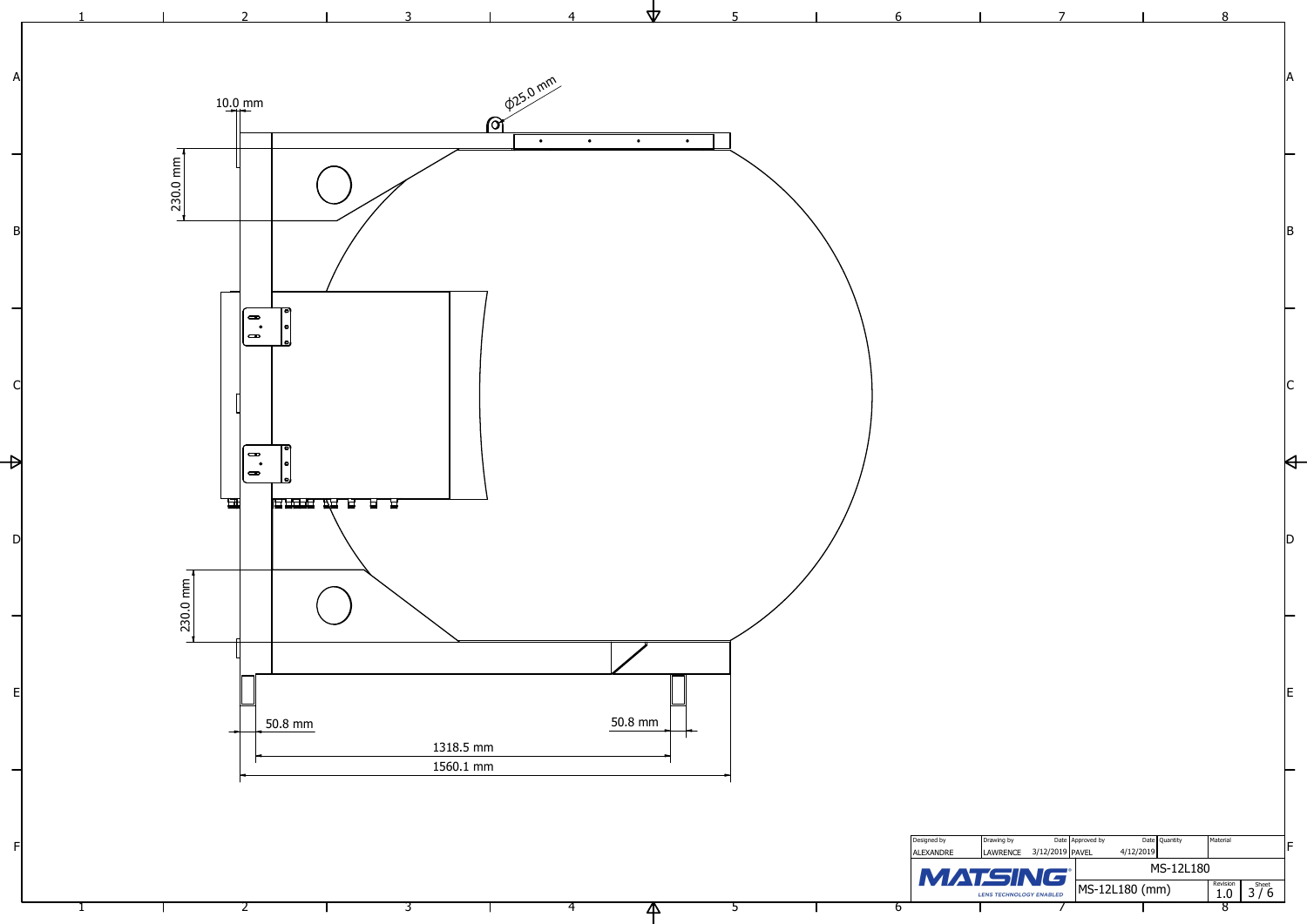![](_page_3_Figure_0.jpeg)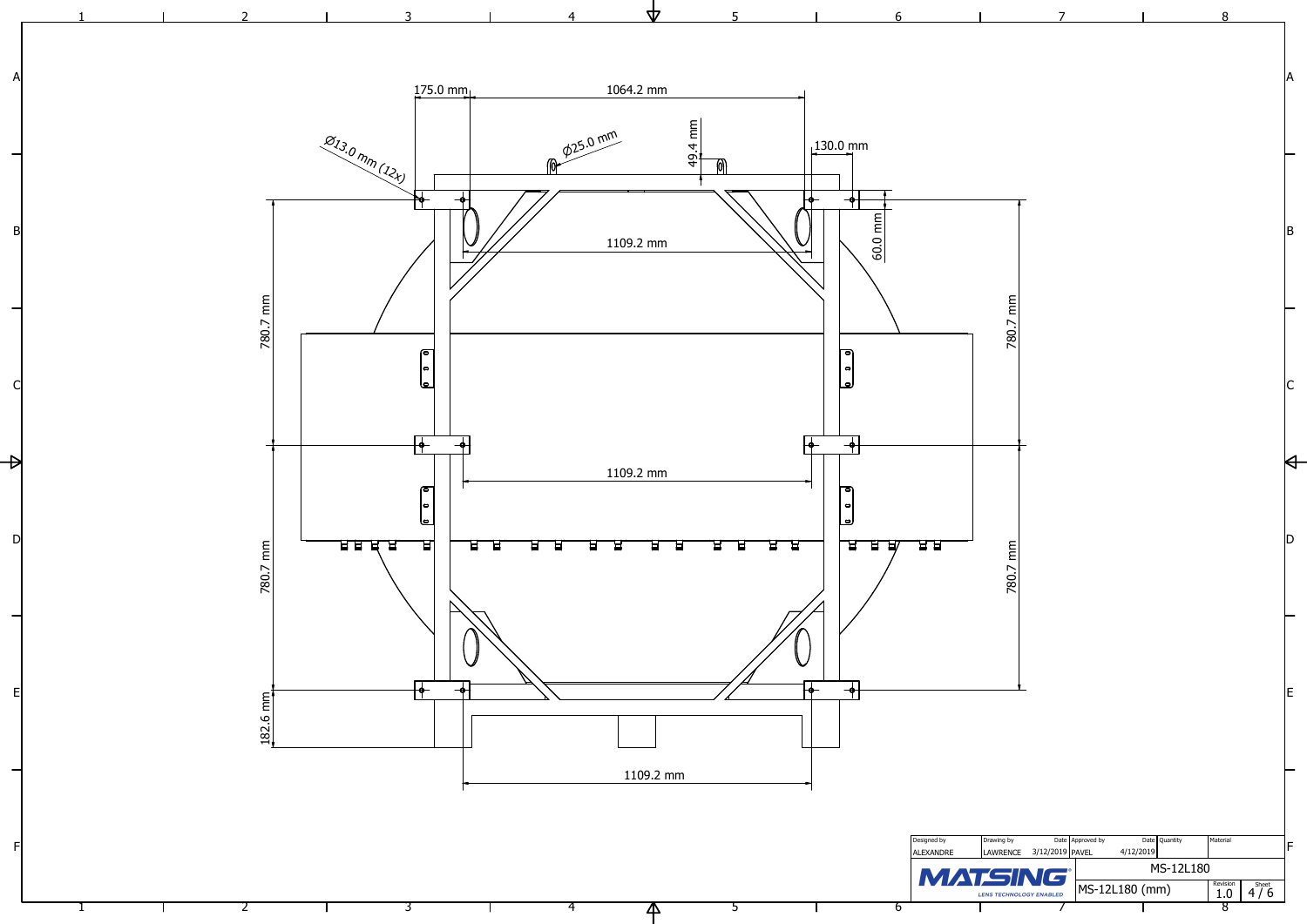![](_page_4_Figure_0.jpeg)